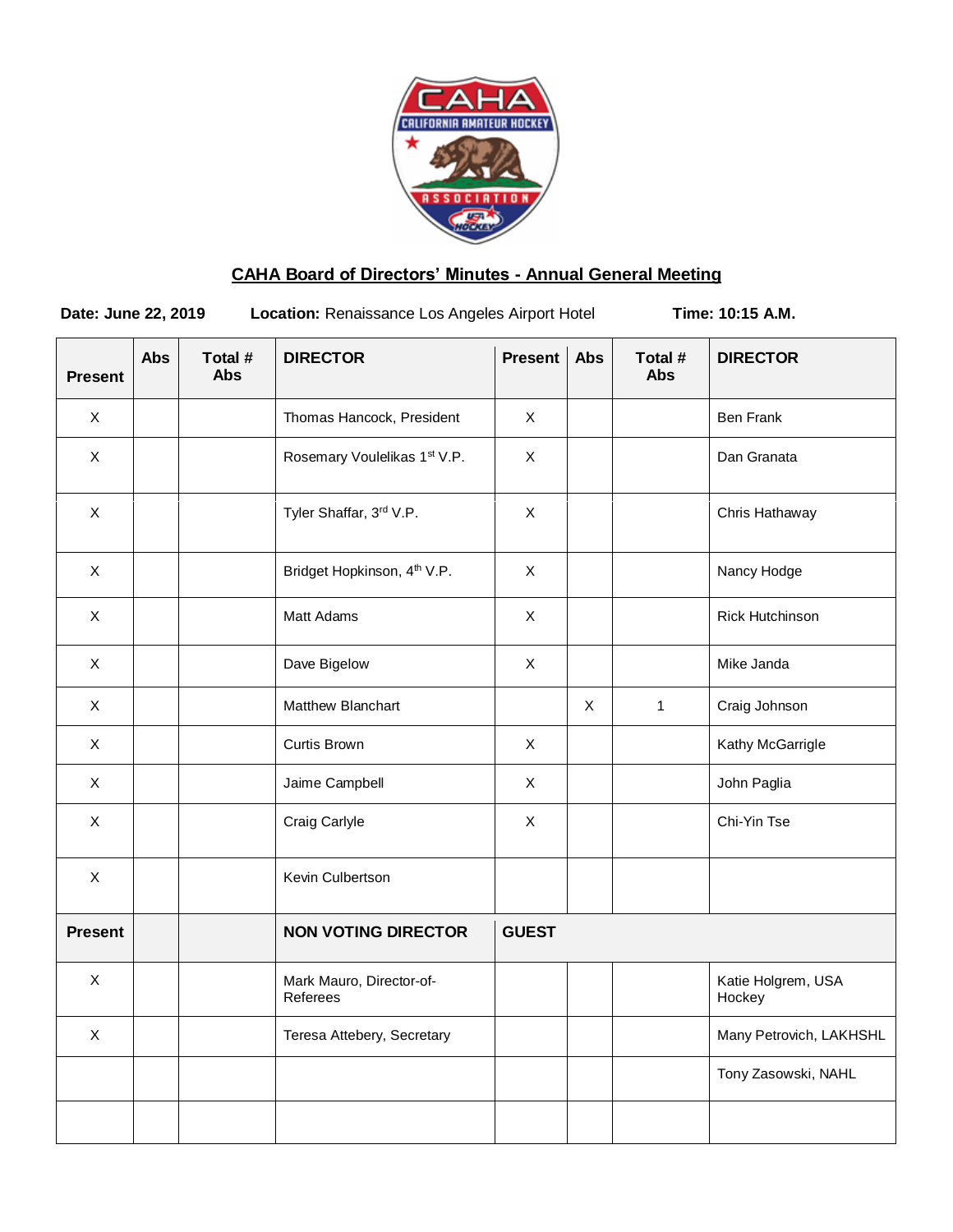Thomas Hancock called the meeting to order at 10:18 am. There are 19 directors present; therefore a quorum present.

Welcome to new Directors Dan Granata & John Paglia. Thank you to outgoing directors Jeff Blair an Amanda Long.

# **Election of Officers:**

Dispute Chair – Tom Hancock nominates Rosemary Voulelikas; 2nd by Kathy McGarrigle **PASSED**

Youth Council Chair – Tyler Shaffar nominates Laura Cahn; 2nd by Kevin Culbertson **PASSED**

Adult Chair – Rosemary Voulelikas nominates Tyler Shaffar; 2nd by Kevin Culbertson **PASSED**

Girls/Womens Chair - Rosemary Voulelikas nominates Bridget Hopkinson; 2nd by Kathy McGarrigle **PASSED**

Secretary – Tom Hancock nominates Teresa Attebery; 2nd by Rosemary Voulelikas **PASSED**

## Treasurer –

Tom Hancock let the board know that effective today, all invoices/billing should go to both Tom and Chris Hays. There will be a new form/template distributed for reimbursement. Tom Hancock nominates Chris Hays; 2nd by Nancy Hodge **PASSED**

Rosemary stated that not attending meetings is a concern.

# **Appointments:**

Laura Cahn appoints:

- Kevin Culbertson as Tier I & Tier II Commissioner
- Bridget Hopkinson as Girls/Womens Commissioner
- Rosemary Voulelikas as High School Commissioner

## All **PASSED**

Tom Hancock appoints Jaime Campbell as Screening Admin **PASSED**

Tom Hancock appoints Jaime Campbell as SafeSport Coordinator **PASSED**

Tom Hancock appoints Jaime Campbell as Member Services **PASSED**

Tom Hancock appoints Mike Janda as Coach in Chief **PASSED**

Tom to get a job description from Flint Doungchek. Tom would like Mike to step up his activity with this role and be more productive/proactive. Curtis Brown said we need to lead/push coaches to follow USA Hockey guidelines.

Tom Hancock appoints Mark Mauro as Director of Officials **PASSED**

Tom Hancock appoints Ben Frank as ADM Coordinator **PASSED**

Curtis Brown asked if more guidance is needed for this role. Ben Frank meets with Ken Martel regularly and would like more involvement from the clubs. USA Hockey is willing to provide courses. Ben to get a cost breakout to Tom. Kevin Culbertson would like attendance to be required if CAHA covers any of the costs. Curtis reiterated that we are here for youth hockey. Bridget Hopkinson suggested an annual Coaches Meeting.

## **Committees:**

Anyone interested in Youth Council should email Laura Cahn

Finance Committee: Chris Hays; Mark Mauro; John Paglia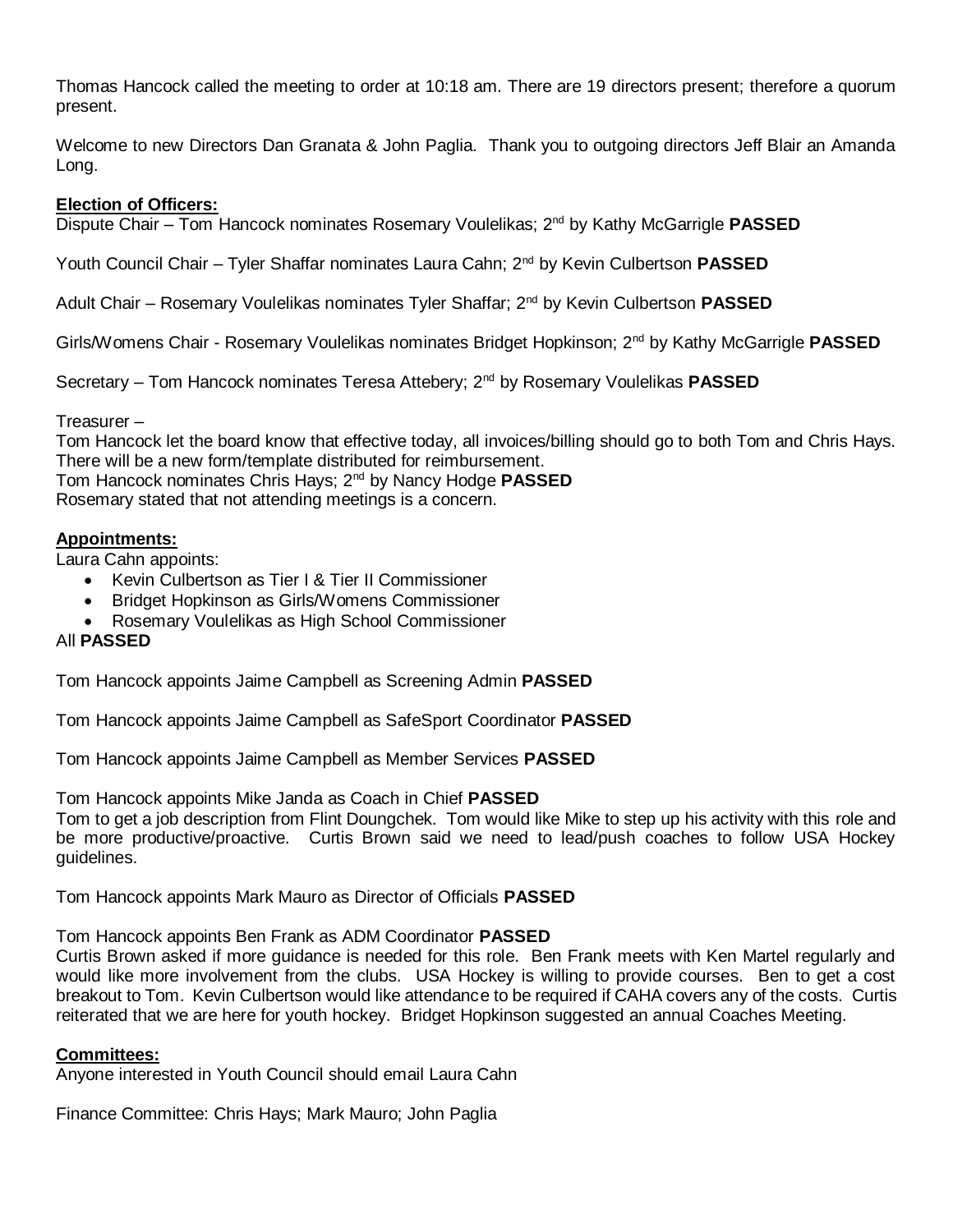Tournament Committee: Bridget will email names to Teresa

Webmaster: Currently held by Chris Carcerano. Tom is soliciting bids/quotes and this will be on the September agenda. Dave Bigelow to help with RFP.

# **Katie Holgrem – USA Hockey:**

Katie has been with USA Hockey for 9 years. She was involved with the Adult programs and is now Director of Program Services; previously Membership Development.

USA Hockey is pushing 8U growth. The 2 & 2 Challenge is being rebranded as the Hat Trick Challenge. There are a lot of resources available for 8U programs. Work is being done on Club Excellence. They are developing better resources for Administrators including training.

USA Hockey uses California as an example because California is doing things well.

# **Steve Laing – Pacific District:**

The 17's for the upcoming Pacific District Select Camp will be down from 80 to 40.

The Pacific District has appointed Jaime Campbell for the new Player Safety Coordinator and is awaiting for USA Hockey to affirm.

# **CAHA 2019-20 Calendar:**

Rosemary Voulelikas motioned to approve the CAHA weekends as proposed; 2<sup>nd</sup> by Kevin Culbertson. MOTION **PASSED.** CAHA weekends are Weeks 14; 19; 24; 27 & 32

Craig Carlyle motioned to approve the Tier II playdown weekend as proposed;  $2^{nd}$  by Bridget Hopkinson. **MOTION PASSED.** Tier II playdowns will be Week 35

Dave Bigelow motioned to approve the Tier II play-in weekend as proposed; 2<sup>nd</sup> by Bridget Hopkinson. **MOTION PASSED.** Tier II play-in will be Week of Feb 17-23, date to be mutually agreed to by both teams playing.

Bridget Hopkinson motioned to approve the Tier II playoff weekend as proposed; 2<sup>nd</sup> by Dave Bigelow. **MOTION PASSED.** Tier II playoffs will be Week 37.

Kevin Culbertson motioned to approve the CAHA Select Camp for Week 42; 2<sup>nd</sup> by Craig Carlyle. MOTION **PASSED.**

Curtis Brown motioned to approve the Tier I National Bound States for Week 32; then amended to Week 31; 2<sup>nd</sup> by Bridget Hopkinson. **MOTION PASSED.**

Bridget Hopkinson motioned to approve the Tier I Non-national Bound States with the HS National Bound State for Week 35; 2nd by Curtis Brown. **MOTION PASSED.**

Kevin Culbertson motioned to approve the High School 1B & 2B States for Week 38;  $2^{nd}$  by Craig Carlyle. **MOTION PASSED.**

Dave Bigelow motioned to approve CAHA A/BB/B States for Week 39; 2<sup>nd</sup> by Chi Tse. **MOTION PASSED.** 

Mike Janda motioned to approve Tier I tryouts to start no earlier than Week 45; Tier II no earlier than Week 48 and Youth/High School no earlier than Week 49; 2nd by Curtis Brown. **MOTION PASSED.**

## **Tony Zasowski – NAHL/NAPHL:**

Tony is the Director of Player Personnel for the NAHL and is also a Director for the NAPHL.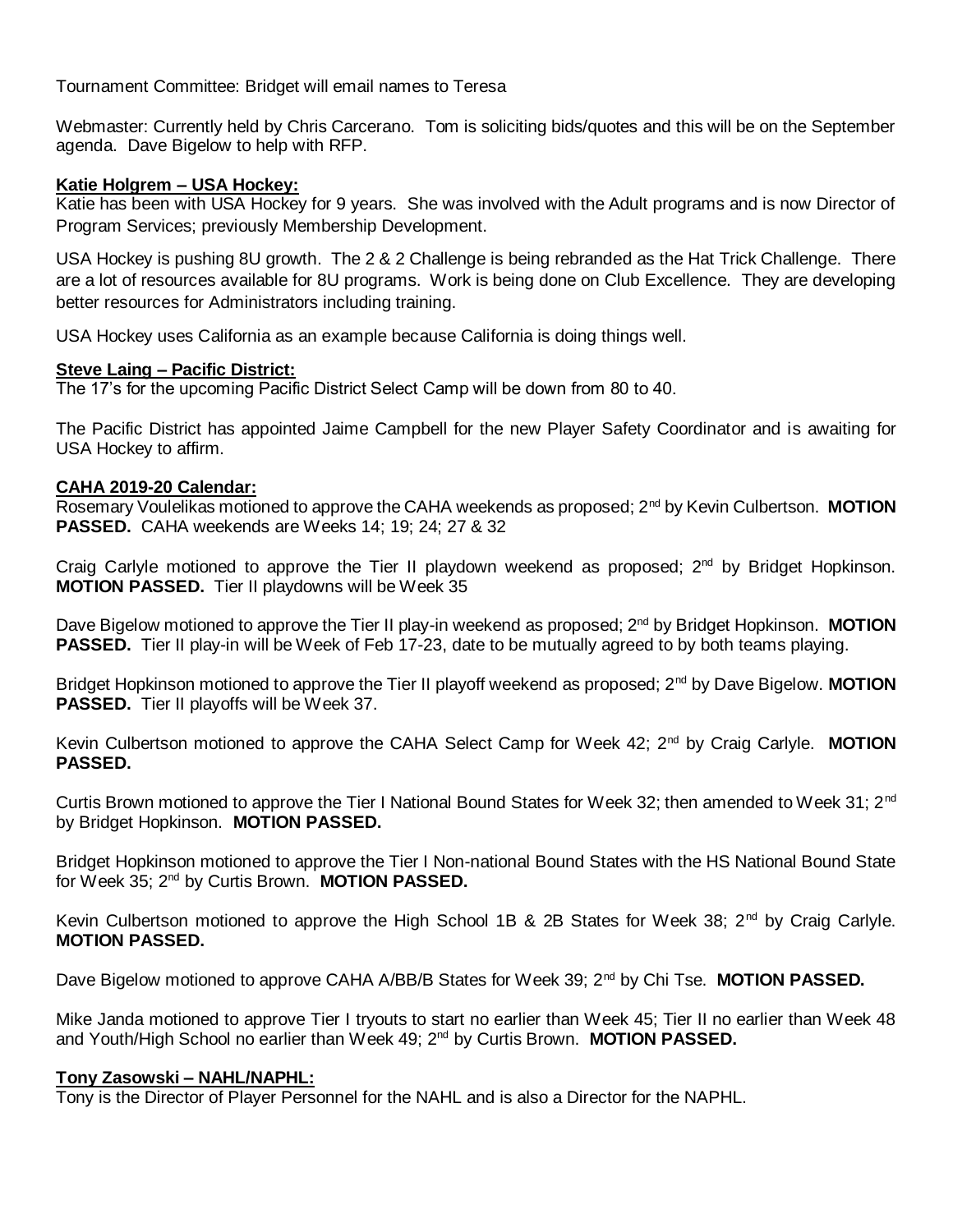The NAHL offers junior hockey players the opportunity to develop, learn, train, grow and succeed, while playing for free. The NAHL is unique in the fact that a vast majority of players begin their NAHL careers without an NCAA opportunity, but earn one through the course of their development in the league.

The NAPHL has established itself as one of the premier grounds for development and exposure. The success of teams on the National stage, as well as, the success of NAPHL players at the next levels of hockey, is further proof that the NAPHL is redefining exposure and has elevated itself to one of the premier training grounds for development and opportunity.

Tony and others are willing to attend the CAHA Select Camp and/or CAHA weekends. Laura Cahn mentioned that any speakers would need to be endorsed by CAHA. Rosemary Voulelikas would like to see a proposal in writing.

# **Jaime Campbell – SafeSport & Screening:**

Jaime sent an email to the board regarding SafeSport. The SafeSport section of the CAHA website will be updated in the next 3-4 days. The SafeSport handbook is now a tool vs primary guidance. The SafeSport compliance list is being removed from the CAHA website. Going forward the SafeSport expiration date will be universal and will expire yearly. Players on 18U & HS teams born in 2002 or earlier are now required to complete SafeSport training before they can be added to a roster.

There will be changes with regards to Screening next season. There will be one price across the nation, but expect the price to increase from what it is now. There will still be an extra cost for International.

# **CAHA Weekends:**

Laura Cahn presented the locations for the 19-20 season CAHA Weekends. Divisions will be determined after the Tier II Evaluation weekend results. Rosemary Voulelikas motioned to approved the locations as presented; 2 nd by Kevin Culbertson. **MOTION PASSED.**

## **Tier II Evaluation Weekend:**

Rosemary Voulelikas is taking over managing the Tier II Evaluation Weekend. She will be communicating with all of the clubs and asks that information is disseminated to all of the teams. Evaluators cost will be covered if they are not a coach of a team at the event.

Rosemary Voulelikas motioned that the cost to each participating team is \$900 with CAHA covering the balance; 2<sup>nd</sup> by Bridget Hopkinson. MOTION PASSED.

## **Director of Officials – Mark Mauro:**

Mark Mauro provided a new fee schedule for Referee fees for playoffs. Bridget Hopkinson motioned to approve as presented; 2nd by Rosemary Vouleikas. **MOTION PASSED.**

## **State Playoffs:**

Bids for State Playoffs will be reviewed at the September meeting.

## **2019-21 CAHA Guidelines:**

Since the February meeting where rules were presented, the only changes have been housekeeping and clarifications. Tabled items remain tabled. Nancy Hodge motioned to approve the new 2019-21 CAHA Guidebook; 2nd by Rosemary Voulelikas. **MOTION PASSED.**

## **2019-20 Season Budget:**

Tom Hancock distributed Option A & Option B of the budget. The main difference between them is the Stipends. Craig Carlyle motioned to approve Option B; 2<sup>nd</sup> by Dave Bigelow. Discussions led to a ballot vote. 8 NO; 2 abstentions; 7 YES. **MOTION FAILED.**